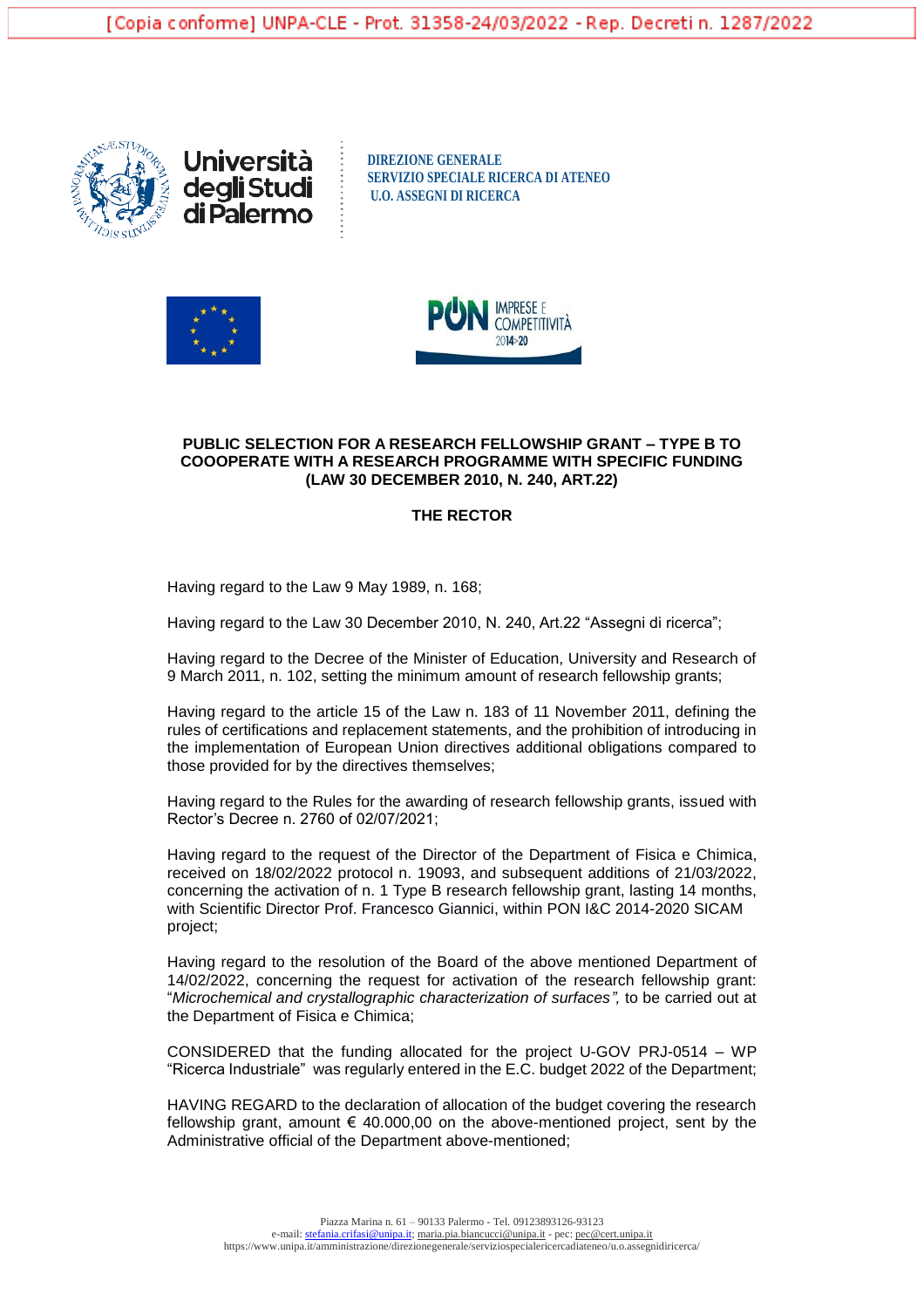

**DIREZIONE GENERALE SERVIZIO SPECIALE RICERCA DI ATENEO U.O. ASSEGNI DI RICERCA**

### **DECREES**

### **Art. 1 - Duration and amount of the research grant**

A public selection procedure is called, based on qualifications and interview, for the assignment of n. 1 research fellowship grant for collaboration in research activities (Type B) as specified below:

- Scientific -disciplinary area: 03
- Scientific-disciplinary sector: CHIM/03

-Scientific Director: Prof. Francesco Giannici -Department: Fisica e Chimica

- Title: *Microchemical and crystallographic characterization of surfaces*
- Description:

Characterization of stainless steel surfaces, coated with polymer or ceramic thin films, through scanning electron microscopy, X-ray emission spectroscopy, and X-ray diffraction. The formation of crystalline phases in the films prepared with a sol-gel route will be studied with ab inition structure resolution of the X-ray diffraction data. The composition and structural properties of the surfaces before and after the coating film deposition will be eventually correlated with the wettability measurements that will be carried out in parallel within the SICAM project.

Duration: 14 months

Project Funds: PON I&C 2014-2020 SICAM project - codice U-GOV PRJ-0514 – WP "Ricerca Industriale"

### CUP: B78I20000180005

The total gross amount for 14 months is equal to  $\epsilon$  40.000,00 including the charges borne by the Administration and will be paid to the beneficiary in deferred monthly instalments.

The Administration guarantees equality and equal opportunities for men and women for the assignment of the grant in question in accordance with the law of 10 April 1991 n. 125 and subsequent modifications.

### **Art. 2 - General admission requirements**

The holders of an Italian Degree obtained under the previous system (before Ministerial Decree 509/99) of an Italian Master's Degree, of a single-cycle Degree or equivalent qualifications issued by foreign countries, who are in possession of a professional scientific curriculum suitable for carrying out research activities as for Art.1 may apply for the public selection for the assignment of the allowance in question, Italian citizens who are excluded from the active political electorate cannot be admitted to the selection procedure.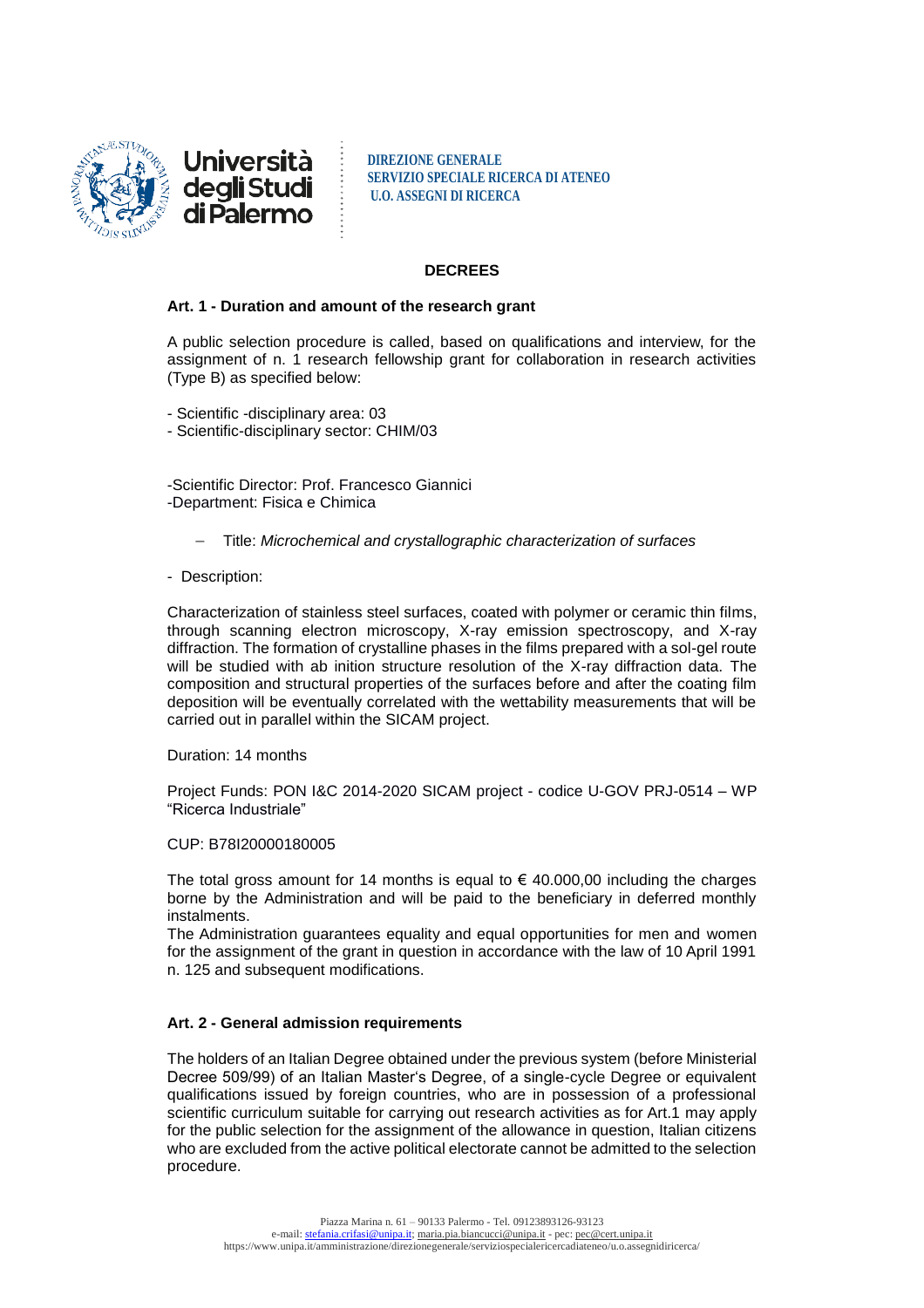

**DIREZIONE GENERALE SERVIZIO SPECIALE RICERCA DI ATENEO U.O. ASSEGNI DI RICERCA**

Citizens of EU Member States and non-EU countries must also possess the following requisites:

• enjoy full civil and political rights in the states of belonging or provenance;

• be in possession, with the exception of the ownership of Italian citizenship, of all other requisites envisaged for Italian citizens;

• have a working knowledge of the English language

Applicants must possess the prescribed requirements on the date of expiry of the deadline for the submission of the application for admission.

The University administration may at any time, with a motivated provision, decide the exclusion from the selection procedure due to the lack of the prescribed requirements.

# **Art. 3 - Application and deadline**

The application for admission to the selection procedure, drawn up in free paper according to the form attached to the notice (Annex 1, downloadable from the following link:

[http://www.unipa.it/amministrazione/direzionegenerale/serviziospecialericercadiatene](http://www.unipa.it/amministrazione/direzionegenerale/serviziospecialericercadiateneo/u.o.assegnidiricerca/struttura/modulistica.html) [o/u.o.assegnidiricerca/struttura/modulistica.html](http://www.unipa.it/amministrazione/direzionegenerale/serviziospecialericercadiateneo/u.o.assegnidiricerca/struttura/modulistica.html) - [ALLEGATI DOMANDA ASSEGNI](http://www.unipa.it/amministrazione/direzionegenerale/serviziospecialericercadiateneo/u.o.assegnidiricerca/.content/documenti/allegati_domanda_ass._tipologia_b_.doc)  [TIPOLOGIA B](http://www.unipa.it/amministrazione/direzionegenerale/serviziospecialericercadiateneo/u.o.assegnidiricerca/.content/documenti/allegati_domanda_ass._tipologia_b_.doc) ), signed by the candidate, scanned and accompanied by the other attachments downloadable from the aforementioned link and by the documentation deemed useful for the purposes of the assessment (in PDF format), should be addressed to the Servizio Speciale Ricerca di Ateneo, U.O. Assegni di Ricerca, University of Palermo, Piazza Marina n. 61 - 90133 Palermo and forwarded, no later than thirty days from the date of posting of this notice to the University notice board, by electronic means (by midnight of the thirtieth day), by personal PEC at the address: [pec@cert.unipa.it.](mailto:pec@cert.unipa.it)

The application form and the attached documents must be contained in a single PEC. For reasons related to the management of the certified e-mail box, the files to be sent attached to the PEC must have a maximum overall size of 30 MB. As regards the scientific works for which the evaluation is requested, the candidate is required to submit a specific substitutive declaration of certification in which, specifying whether he is the author or co-author, he must list them, number them and divide them by type.

For each scientific work listed in the aforementioned list, the link through which the Commission can view it must be indicated.

The Administration is exempt from any responsibility for the non-receipt of the PEC sent by the candidates dependent on technical errors and / or causes not attributable to the same.

The obligation to sign by hand is considered fulfilled by attaching a copy of a valid identity document to the scan of the completed application and signed by the PEC holder.

For subjects belonging to the Member States of the European Union and non-EU countries, the application for admission to the selective procedure, signed with a digital signature and scanned, as well as the relative documentation requested (in PDF format) can be sent electronically from an address of ordinary e-mail by sending an email to the following address: mail-protocollo@unipa.it. If it is not possible to sign with a digital signature, the obligation of handwritten signing, is considered fulfilled with validation of the application and declarations by handwritten signature before the interview.

In both of the cases described above, it is necessary to specify in the subject of the email the following: "Public selective procedure for the assignment of a research grant, Scientific Responsible Prof. Francesco Giannici".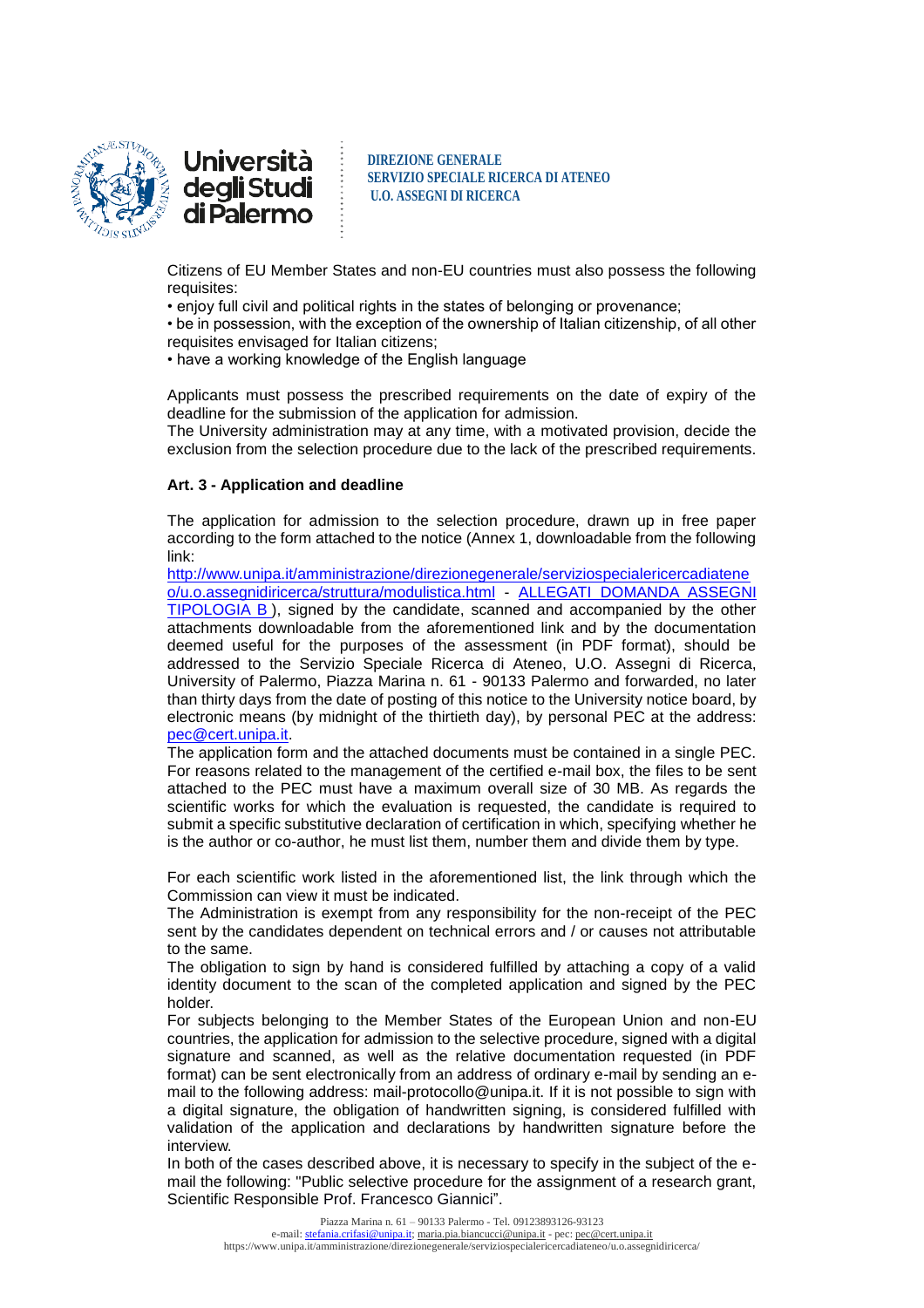



**DIREZIONE GENERALE SERVIZIO SPECIALE RICERCA DI ATENEO U.O. ASSEGNI DI RICERCA**

For the participation in the competition candidates are required, under penalty of exclusion, to pay within the deadline for submission of the application, a contribution for organizational costs in the amount of  $\epsilon$  50.00. This contribution must be paid by bank transfer to c/c n. 000300004577 registered to the University of Palermo - Via Roma, 185 - 90133 Palermo - identification code of the treasury of the University of Palermo 9150300 - UniCredit S.p.A. - IBAN code IT09A0200804682000300004577 - SWIFT code: UNCRITMMPAE indicating in the reason for payment: "Contributo per la partecipazione alla procedura selettiva pubblica per l'attribuzione dell'assegno di ricerca di cui è responsabile Scientifico del progetto il Prof. Francesco Giannici".

Copy of the bank transfer must be attached to the application.

In the application the candidates must indicate the selection call for which they intend to apply, the area and the scientific disciplinary sector (SSD) of reference of the research, the Department, the title of the research and the scientific director of the project; they must also declare under their own responsibility what is specified below: • surname and name;

- place and date of birth;
- mailing address;
- residence;

• telephone number, e-mail box, social security number (or tax code, if any);

• citizenship;

• municipality on whose electoral lists they are registered, or the reasons for nonregistration or cancellation from the same lists;

• to have no criminal convictions or to have ongoing criminal proceedings. In the opposite case, they must indicate the penal convictions reported or the criminal proceedings in progress, specifying whether amnesty, judicial pardon, pardon, etc. have been granted.

• degree held with the indication of the final mark and the date and the University in which it was awarded (candidates with a qualification obtained abroad that has not been declared equivalent, must expressly request a declaration of correspondence,

only for the participation in the selection and attach the documents required by current legislation to enable the aforementioned declaration in question by the selection Committee);

• PhD title (if they hold one) or, for specific sectors, Medical Gratuate School degree, with indication of the date of achievement and of the issuing University. Candidates with a PhD qualification obtained abroad must send together with the application form the qualifications with certified Italian translation and legalization by the authorities of the Country issuing the title (except in the case of exemption under international agreements and conventions) Each qualification must also be accompanied by the

"Declaration of value" ("Dichiarazione di valore") issued by the Italian diplomatic representation in the Country where the qualification was obtained. Where the title has been declared equivalent, the candidate must attach the relevant documentation);

• attendance, if any, of second-level masters courses, post-graduate specialization courses obtained both in Italy and abroad, attendance of high- specialization schools, organization of scientific meetings, periods spent at Italian and foreign scientific institutions;

• e-mail address, to which the communications relating to this selective procedure are to be transmitted;

• enjoyment of civil and political rights in the Country of origin or provenance, or reasons for exclusion from them (for EU citizens and non-EU citizens);

• knowledge of english language (certified by certificate of level B1 or verified during the interview)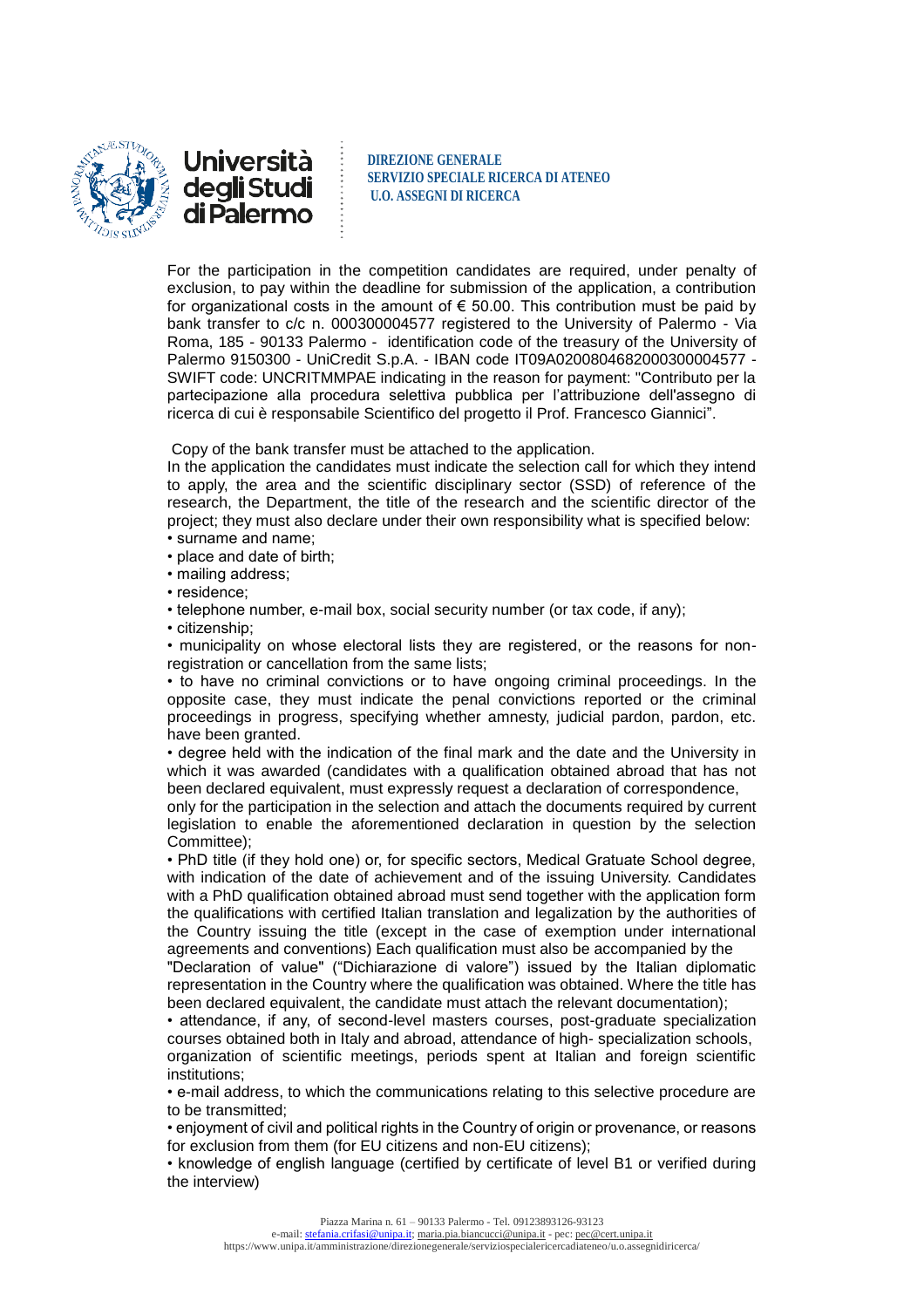

**DIREZIONE GENERALE SERVIZIO SPECIALE RICERCA DI ATENEO U.O. ASSEGNI DI RICERCA**

• non-existence of incompatibility pursuant to art. 11 of this announcement (otherwise the type of incompatibility must be indicated);

• to have or not have benefited from previous research fellowship grants pursuant to art. 22 of the law 240/2010;

• to have or not to have already been the holder of fixed-term research contracts (if any) pursuant to art. 24 of Law 240/2010.

The qualifications submitted for evaluation must be sent in certified copy or accompanied by a replacement statement, pursuant to article 46 or of a declaration pursuant to article 47 of the aforementioned decree.

The data and documents held by the University of Palermo may be acquired *ex officio* if the candidate indicates the indispensable elements for obtaining the information or data requested.

Candidates who hold only the degree must, on pain of exclusion from the competition, submit the documentation necessary to demonstrate they possess a scientific professional curriculum suitable for carrying out the research activity of this announcement.

Disabled candidates, according to the law of 5 February 1992, n. 104, will have to make explicit request, in relation to their handicap, with regard to the aid necessary to be able to sustain the interview.

The University administration assumes no responsibility for the dispersal of communications due to incorrect indication of the contact by the candidate or failure or late communication of the change of address and contanct indicated in the application, nor for any errors not attributable to the administration itself.

Applications missing both from the application form signed and drawn up according to annex 1 and from any other document required by the call under penalty of exclusion and applications sent after the deadline will be declared ineligible.

### **Art. 4 – Selection Committee**

No later than 15 days from the deadline for submission of applications, the Board of the Department Council or the Board of the field office proposes the names of the members of the Selection Committee, (three full members and an alternate one), chosen among the professors or researchers (tenured or not tenured) of the University of Palermo belonging to the CUN area of research, including the Scientific Director of the project entitled to funding, with the role of President.

In the first meeting, the Commission of selection, appointed by decree of the Rector, preliminarily and explicitly establishes the criteria and methods for assessing qualifications and the conduct of the interview. Subsequently, after having received the documentation of the candidates from the office and having examined the list of the

candidates, it inserts, during the second meeting, a declaration showing that the commissioners are not in a relationship of kinship or affinity up to the fourth degree included, among them and with the candidates and that therefore there are not the causes of abstention referred to in articles. 51 and 52 of the Civil Procedural Code.

Then it proceeds to the evaluation of the qualifications and the attribution of the relevant score, which is communicated to the candidates before the date of the interview.

The Committee must complete the work within a maximum period of 60 days from receipt of the candidates' applications; it performs a comparative evaluation of the candidates based on the examination of the qualifications submitted by the same and an interview and draws up appropriate minutes according to the current selection regulations.

The judgment of the Commission is unquestionable on the merits.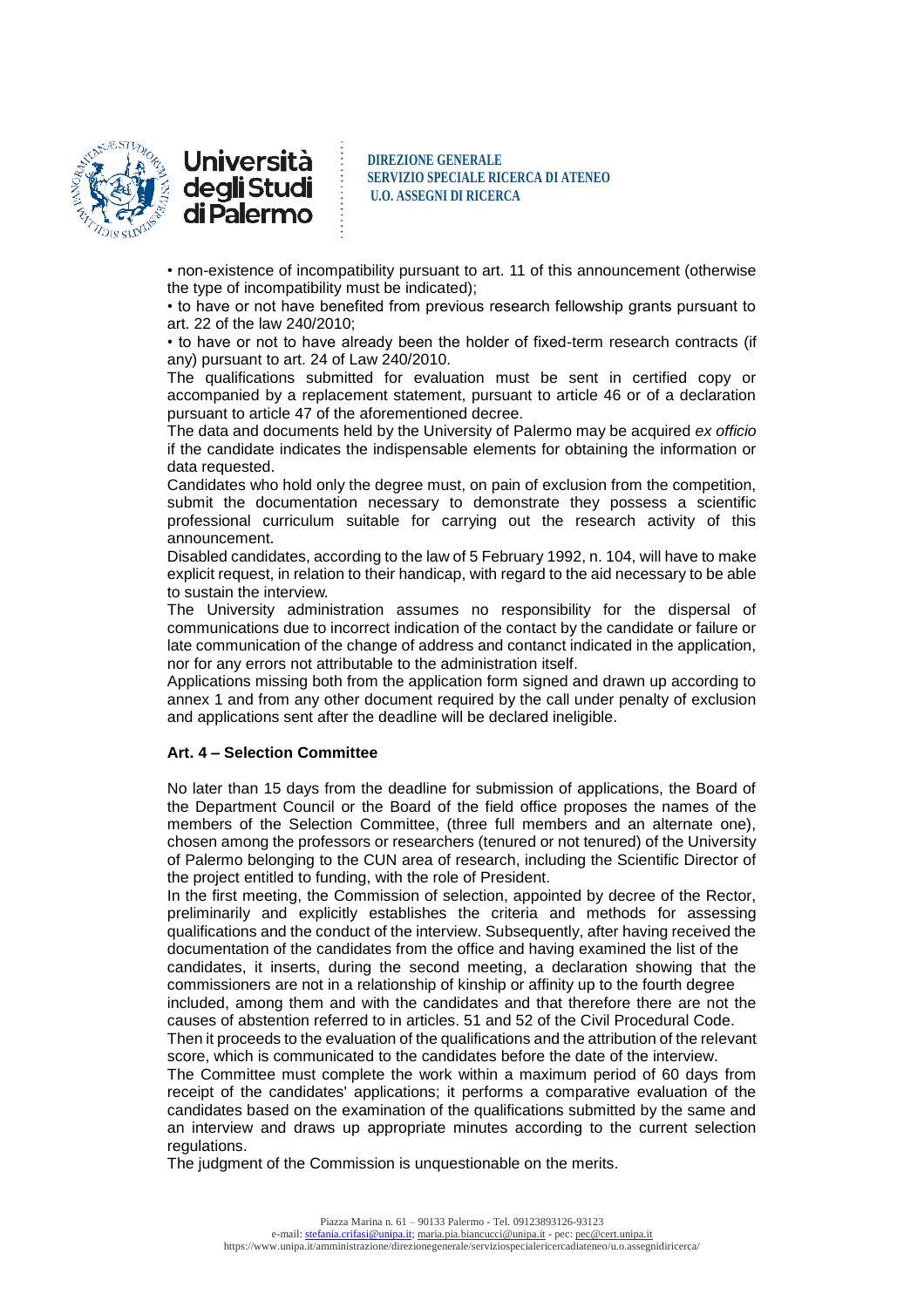

**DIREZIONE GENERALE SERVIZIO SPECIALE RICERCA DI ATENEO U.O. ASSEGNI DI RICERCA**

# **Art.5 - Selection**

The selection is carried out through the evaluation of academic qualification and interview. Up to 70 points may be awarded to qualifications and up to 30 points to the interview. To be admitted to the interview, candidates must achieve at least 40 points out of 70 points for the qualifications. The interview is considered passed by candidates who have achieved at least 10 out of 30 available points.

# **Art.6 - Evaluation**

The Committee will attribute the evaluation, expressed out of 100, according to the following criteria:

#### **Titles**

• up to 60 points for documented scientific activity according to the Unipa procedures for determining the status of active University researcher; theses and doctoral theses are excluded;

• up to 10 points for other qualifications (second level University master courses, postgraduate specialization courses obtained both in Italy and abroad, attendance of higher education institutions, organization of scientific meetings, periods spent at Italian and foreign scientific institutions).

Interview

Up to 30 points might be awarded for the interview, based on the discussion of the candidate's scientific production and aiming at ascertaining the level of scientific knowledge with respect to the research program of the research fellowship grant as well as the knowledge of the foreign language (for candidates who do not hold the level B1 certificate).

### **Art.7 Interview and ranking**

The place, date and time of the interview will be communicated at least 20 days before in the most appropriate manner to the candidates who, at the time of submission of the application do not enclose a declaration attesting to waive the legal terms of notice. Candidates must bring at the interview a valid identification document.

At the end of each interview session, the Committee will exhibit at the examination site the list of the examined candidates with the indication of the mark awarded to each one.

The interview will be public.

The Committee will post up the ranking of merit in descending order, adding the score of the qualifications to that of the interview.

The PhD, or a Medical Graduate School degree, for specific sectors, accompanied by appropriate scientific production, will be considered an advantage for the attribution of the research fellowship grant.

With equal merit, the candidate with a minor age will be preferred.

The Committee will complete its work and transmit the minutes, signed by each member, and all the relevant documents to the Servizio Speciale Ricerca di Ateneo - UO "Assegni di Ricerca" for further requirements.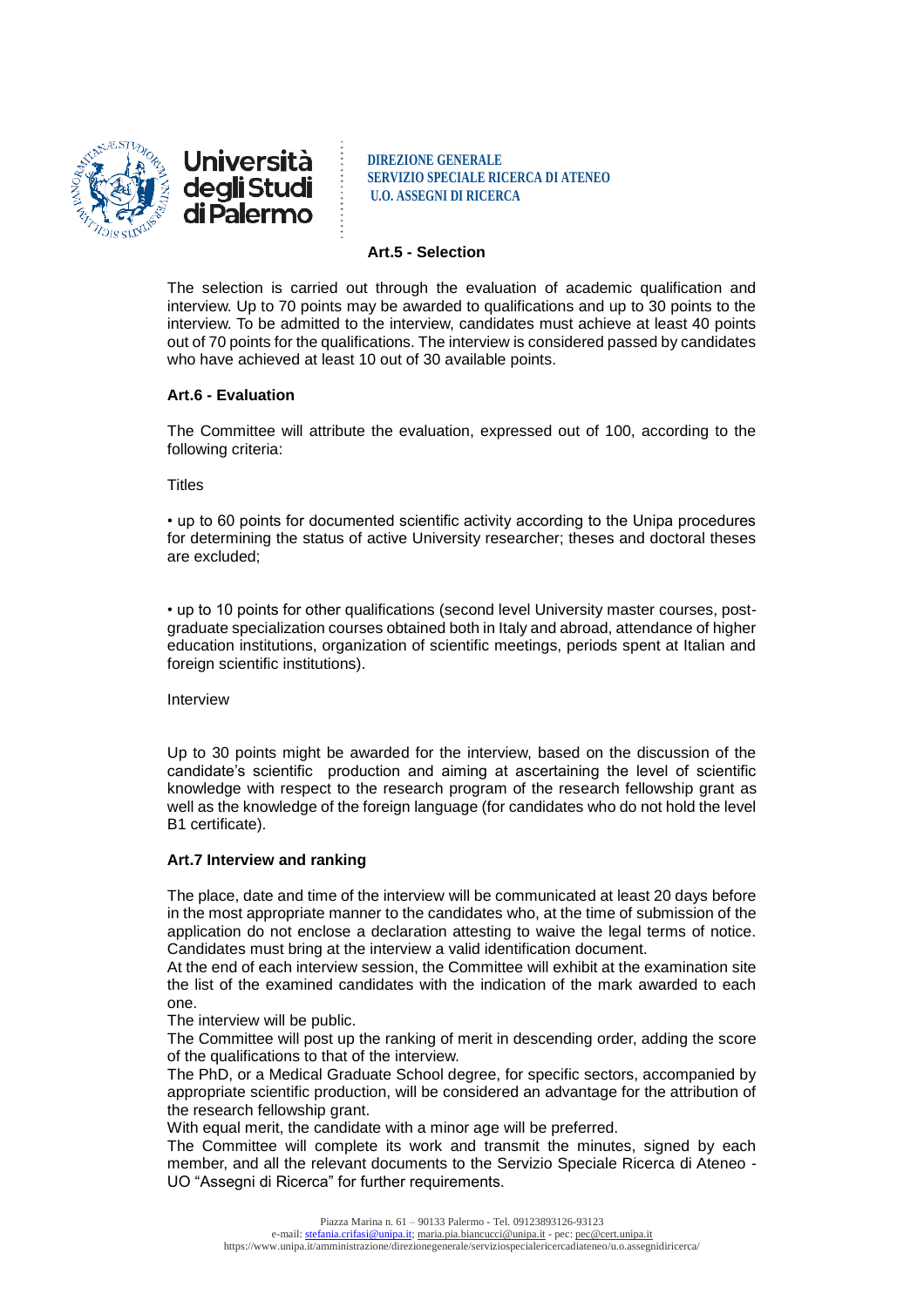

<u>Università</u> degli Studi di Palermo

**DIREZIONE GENERALE SERVIZIO SPECIALE RICERCA DI ATENEO U.O. ASSEGNI DI RICERCA**

The selection proceedings and the relative ranking of merit will be approved by decree of the Rector, and will be published, for a period of thirty days, on the official board of the University of Palermo.

# **Art.8 (Stipulation of the contract)**

The research grant is established following the stipulation with the University of Palermo of an intellectual work contract pursuant to articles 2222 and following of the Civil Code.

The contract must be signed by the winner with a digital signature which must be affixed in PadES mode.

The contract may provide for possible penalties in case of non-compliance with contractual obligations.

The activity of the research fellow should not be considered, in any case, a subordinate employment activity. Grants do not give rise to rights regarding access to the staff roles of Italian universities.

The winner is required to present himself for the stipulation of the contract within fifteen days of the convocation.

Failure to comply with this term will result in the loss of the right to the research grant. In the case of particular, justified and documented motivations, the stipulation of the contract may be postponed beyond fifteen days but, in any case, for a period not exceeding sixty days from the convocation date; the only exception consists in the possible requests for extension for pregnancy and puerperium, or serious and documented infirmity.

The winner or the holder of the grant can also obtain the postponement or suspension of the the grant for a period not exceeding one continuous year in the following cases: a) for the mandatory year of training for teaching at schools on a motivated request, with the consent of the Scientific Responsible of the project and of the Department to which the research project relates (following the Academic Senate deliberation in the session of 30 October 2001)

b) for the activation of scholarships granted by national or foreign institutions permitted by current legislation

The winner of the research fellowship grant is required to self-certify any changes made to the points referred to in art. 3 of this announcement, before signing the contract.

# **Art. 9 (Service)**

The winner is required to start the research activity the first day after the signature of the contract.

The beginning of the activity is documented by the Director of the Department in which the person concerned must carry out his/her collaboration by sending a statement to the Servizio Speciale Ricerca di Ateneo – U.O.Assegni di Ricerca. For non-EU citizens the grant will start afterobtaining the entry visa for scientific research and from the very beginning of the research activity.

### **Art. 10 (Activities and evaluation of the research fellows)**

The methods and characteristics related to the research, in accordance with the aims of the project, will be established in the contract.

The holder of the research grant:

• carries out the research activities foreseen by the contract, previously declared by the Department Board compatible with its own research programs;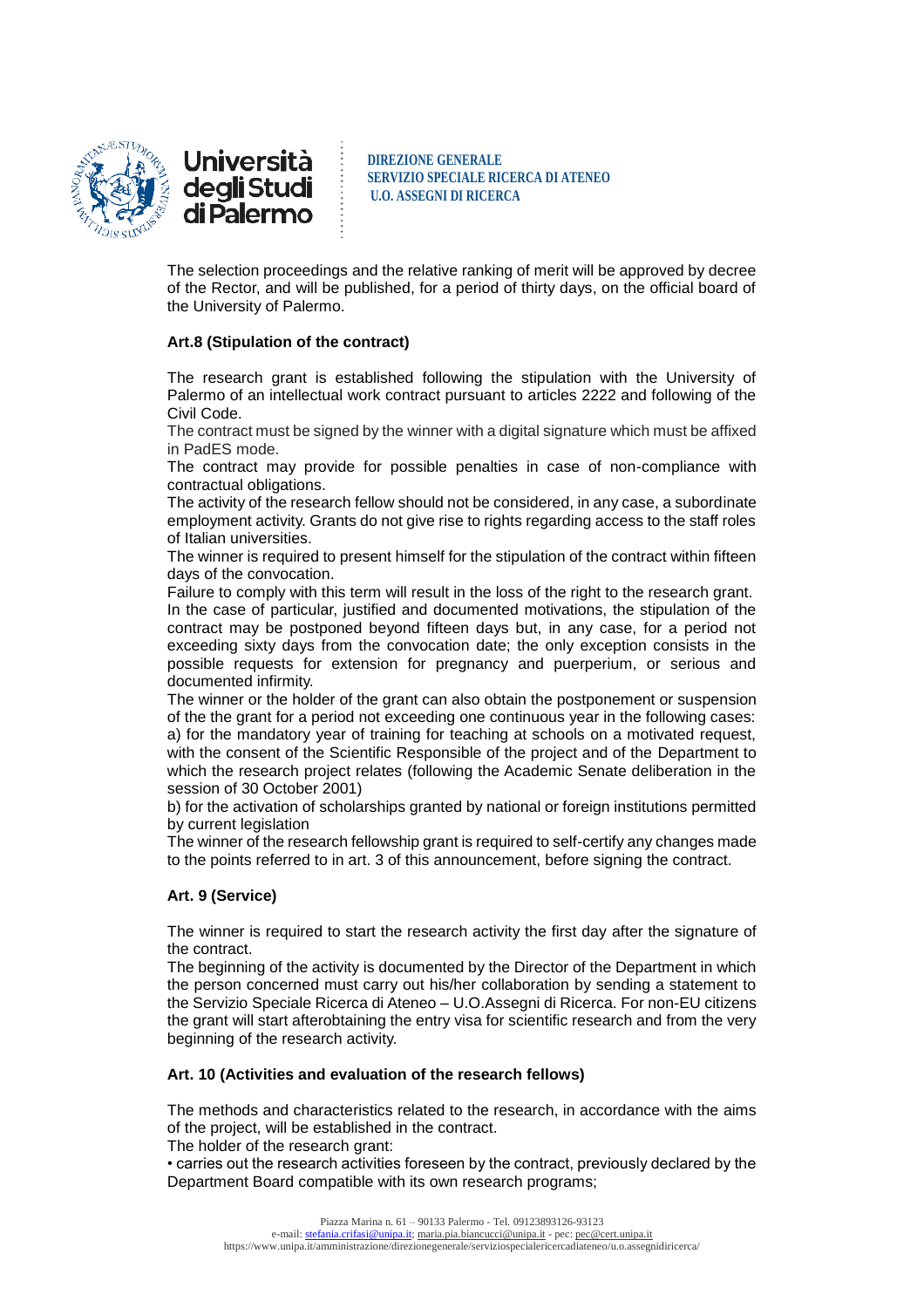

**DIREZIONE GENERALE SERVIZIO SPECIALE RICERCA DI ATENEO U.O. ASSEGNI DI RICERCA**

• may participate in university research groups and projects, regardless of the funding body;

• can take part in all the activities planned by the Department or by the field office for the promotion of research and the dissemination of results;

• can be part of the examination Boards, being already expert in the subject for the teachings of the scientific-disciplinary field of reference, at the request of the scientific tutor of the research fellow and after the presentation of the proposal drawn up in accordance with art.2 of the regulations for the appointment of scholars;

• can perform university teaching assignments conferred through contracts;

• may perform a limited supplementary teaching activity (maximum 20 hours per year) with authorization from the Tutor, if assigned by the Board of a Degree Course;

The Department or field office must provide the research fellow with the necessary support for the realization of the research program, guaranteeing access to the equipment, the necessary resources and the needed technical - administrative services.

The research fellow must carry out his/her research activity within the University facilities, according to the research program. Any research activity outside the University, provided that it is consistent with the research programs and objectives assigned to the grant holder, must be proposed by the Tutor and approved by the Board of the Department or of the field office.

Any renewal of the research grant will be authorized, upon motivated request of Board of the Department or of the field office, by the University Board of Directors, after verification of the availability of funding for the same research activity and subject to the positive evaluation by the Scientific Director of the project of the research activity carried out by the research fellow, certifying the need for the continuation of the fellowship grant for the completion of the research.

At the end of the period covered by the research fellowship grant, and in any case at the end of the research activity before the pre-established deadline, the research fellow must send to the Servizio Speciale Ricerca di Ateneo a report on the activity carried out, countersigned by the Tutor or the Scientific Director/Contact person, accompanied by the evaluation expressed by the Board of the Department or of the field office in relation to the objectives set and accompanied by the relevant scientific production.

### **Article 11 (prohibition of cumulation, incompatibility, interruptions)**

The following categories cannot be holders of a research fellowship grant:

a) the permanent employees of universities, institutions, public research and experimentation bodies, ENEA, ASI, as well as of institutions whose scientific advanced diploma has been recognized as equivalent to the Ph.D. qualification pursuant to article 74, fourth paragraph, of the Decree of the President of the Republic July 11, 1980, n. 382, unless termination of the relationship due to voluntary resignation in the case of attribution of the grant;

b) those who have a degree of kinship or affinity, up to and including the fourth degree, with a professor belonging to the Department to whom the grant has been assigned or to the structure publishing the call or with the Rector, the General Manager or a member of the University Board of Directors.

The grant is individual.

The grant cannot be cumulated with any scholarships, with the exception of those granted by national or foreign institutions useful for integrating, with stays abroad, the research activity of the research fellows.

The holder of the grant cannot participate in 1st and 2nd cycle degree courses, university master courses, PhD courses with scholarship or medical graduate schools,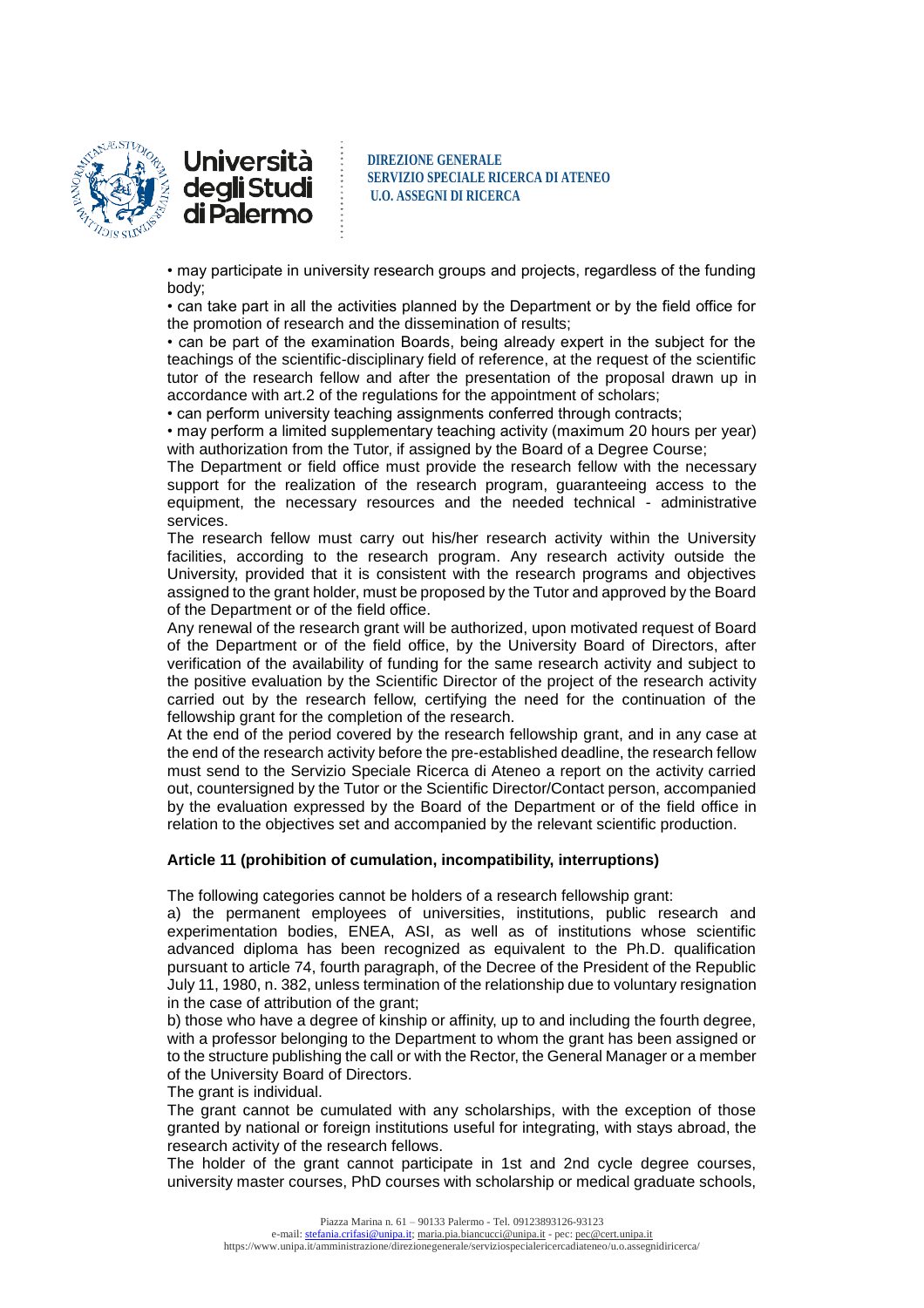

<u>Università</u> degli Studi<br>di Palermo

**DIREZIONE GENERALE SERVIZIO SPECIALE RICERCA DI ATENEO U.O. ASSEGNI DI RICERCA**

in Italy or abroad; employees of public administration must put themselves on leave, before accepting the research fellowship grant.

Private employees, even if part-time ones, cannot benefit from research fellowship grants.

The holders of research fellowship grants cannot participate to university master courses.

Self-employment and occasional collaboration activities are compatible with the research grant only if previously authorized by the Board of the Department or of the field office, upon acquisition of the motivated opinion of the Tutor and provided that the further activity does not prejudice the regular conduct of the research activity.

The total duration of the research fellowship, including any renewal, cannot in any case exceed six years (DL 31.12.2014 n.192, converted into Law n.11 of 27.02.2015), excluding the period in which the fellowship coincided with a PhD course, within the maximum limit of the legal duration of the relevant course.

The total duration of the research fellowship or of non tenured university researcher contracts, also intervening with other public, private or distance-education universities, as well as with public research and experimentation bodies, ENEA and ASI it cannot in any case exceed twelve years even if non-continuous.

The periods spent on maternity leave or on leave for health reasons according to current legislation are not taken into account for the purposes of the duration of the aforementioned contracts.

The research activity and the grant can be suspended, provided that the duration of the fellowship cannot be reduced due to the following suspensions, for:

• mandatory maternity leave and parental leave;

• severe illness;

### **Art.12 (termination of the grant and voluntary resignation)**

In cases of serious non-compliance, reported by the Board of the Department, the contract can be immediately terminated by resolution of the Academic Senate, after hearing the interested party.

The revocation is automatic in the following cases:

• failure to start the activity within the established term;

• unjustified suspension of the activity for a period longer than fifteen days:

• serious violation of the incompatibility regime;

In case of withdrawal from the contract, the holder of the grant is required to give thirty days' notice.

In the event of failure to give notice, the Administration will withhold or recover from the holder of the grant an amount corresponding to the remuneration for thirty days.

The winners of public selections that give rise to the placement in the roles of university personnel are not subject to the obligation of thirty days' notice.

### **Article 13 (Taxes, social security and insurance)**

As established by art. 22 paragraph 6 of Law 240/2010, the provisions of art. 4 of the Law of 13 August 1984, n.476 and subsequent amendments and additions, as well as, in matters of social security, those pursuant to art. 2, paragraphs 26 and following, of the law of 8 August 1995, n. 335 and subsequent modifications do apply to research fellowship grants.

With respect to mandatory maternity leave for checks, the provisions of the Ministry of Labour and Social Welfare Decree of 12 July 2007, and, with regard to sick leave,